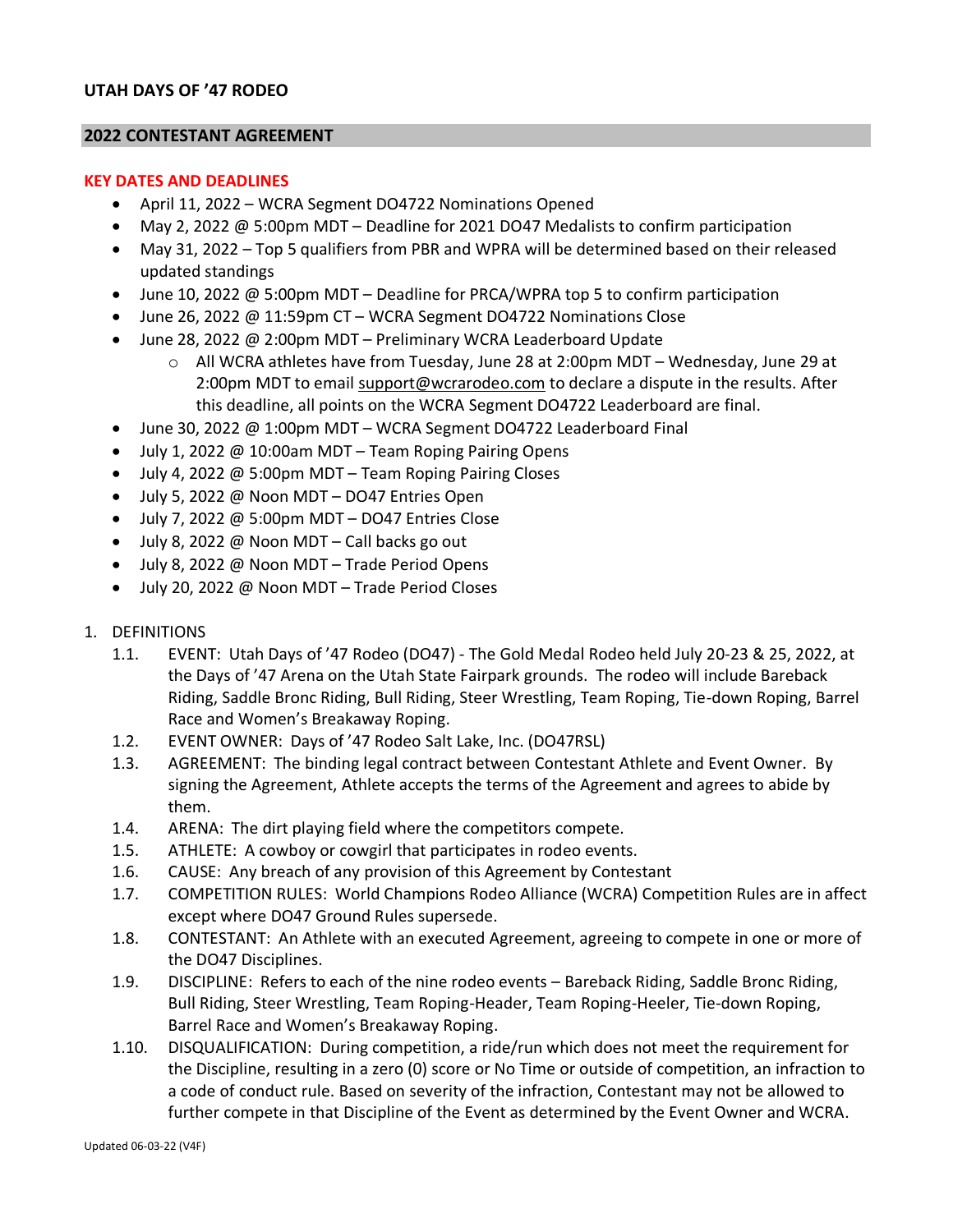- 1.11. DISQUALIFIED or NON-QUALIFIED RIDE/RUN: A ride/run which does not meet the requirements for the Discipline resulting in a zero (0) score or a no time. Contestant is eligible to advance to the Gold Medal Round based on Leaderboard ranking or buck off time if there are not enough qualified rides/runs.
- 1.12. EXCUSED: When Event Owner grants a Contestant a release of his/her obligation to compete in a Performance, stay at the Performance for the designated times, or otherwise alter the terms of this Agreement. This is only at the sole and absolute discretion of Event Owner.
- 1.13. GROUND RULES: The overall general procedures to be adhered to while conducting and competing in the Event.
- 1.14. INJURY: Contestant is unable to compete in the Performance due to a physical injury.
- 1.15. INVITEE: A rodeo Athlete that has been selected to compete in the Event based on certain qualification measures. Also referred to as an "Outside Qualifier".
- 1.16. JUDGE: Event official responsible for the subjective analysis of participants' competitive performance(s). In the Riding Events, there will be a total of three (3) Judges comprised of two (2) Field Judges and one (1) Back Judge. Each Field Judge will be responsible for judging both the Athlete and the animal. Each Field Judge will have 0–25 points for their markings of each Athlete and animal. Half points will be used. The scores of both Field Judges will be added together to arrive at a "total score". The Back Judge will be responsible for the official ride time, clock and fouls.
- 1.17. OUTSIDE QUALIFIER: Any Athlete qualified and eligible to compete via the 2021 DO47 standings and/or the PRCA/WPRA standings.
- 1.18. PERFORMANCE: Actual competition time of the Utah Days of '47 Rodeo before a live audience.
- 1.19. QUALIFIED RIDE/RUN: A ride/run which completes the necessary requirements for the Discipline and thus receives a scored marking higher than a zero (0) from the Judges or a recorded time.
- 1.20. RIDING EVENTS: Bareback Riding, Saddle Bronc Riding and Bull Riding
- 1.21. RODEO ENTRY TOOL (RET): The online platform that all Athletes must use to enter the Event and commit their intent to compete at the 2022 DO47.
- 1.22. TERM: From the date of execution to ten (10) days after the last Performance in 2022, except as provided in this Agreement.
- 1.23. TIMED EVENTS: Steer Wrestling, Team Roping, Tie-down Roping, Barrel Race and Women's Breakaway Roping.
- 1.24. TRIPLE CROWN OF RODEO: An annual WCRA bonus that pays a \$1,000,000 cash award to any one eligible athlete or collection of eligible athletes who wins the Event Championship of the same discipline in any three consecutive WCRA designated Major Rodeos. All Athletes, including "Outside Qualifiers" must have a minimum of 15 VRQ points on the DO4722 Leaderboard to be eligible for the bonus. For complete eligibility details please refer to the WCRA – Triple Crown of Rodeo Rules at [www.wcrarodeo.com](http://www.wcrarodeo.com/)
- 1.25. VENUE: The Days of '47 Arena on the Utah State Fairpark grounds the location the Event will be held.
- 1.26. VIRTUAL RODEO QUALIFIER (VRQ): The online app that Athletes must use to nominate their competitive efforts at rodeos or other events to earn points toward the WCRA Segment DO4722 to qualify towards the 2022 DO47.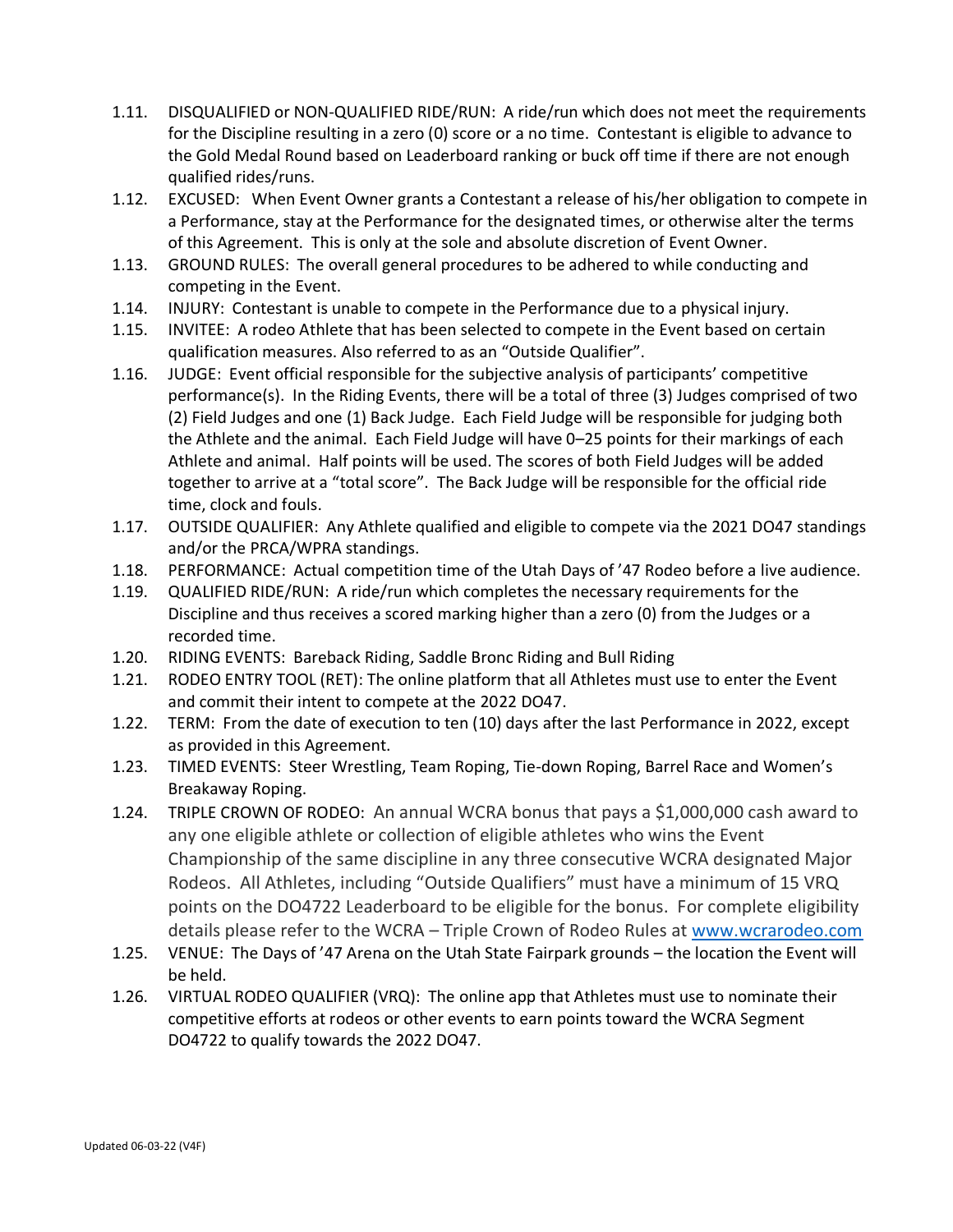- 2. CONTESTANT DUTIES CONTESTANT AGREES TO:
	- 2.1. Pay any required fees due prior to competing.
	- 2.2. Provide proper name, mailing address and social security or taxpayer identification number. Event Owner will not authorize payment of any prize money to any Contestant who has not provided such. Any Contestant not providing a valid US tax payer identification prior to competing with be subject to Foreign Federal withholding of 30%.
	- 2.3. Attend and compete in all Performances the Contestant is scheduled to compete in.
	- 2.4. Arrive at the venue and check in with the Event Arena Secretary a minimum of three (3) hours prior to his/her scheduled Performance.
	- 2.5. Attend and participate in up to thirty (30) minutes of activities on the day of the Performance as designated by Event Owner including things such as autograph signings, interviews, meet and greets, receptions and/or commercial appearances. In addition, he or she is encouraged to share at least one (1) social media post tagging the event with #SaltLakeGritty. For your info, the official platforms for DO47: website [\(www.utahdaysof47rodeo.com\)](http://www.utahdaysof47rodeo.com/) and our social media platforms [\(https://www.facebook.com/daysof47rodeo,](https://www.facebook.com/daysof47rodeo) [https://twitter.com/Daysof47Rodeo,](https://twitter.com/Daysof47Rodeo) [http://instagram.com/daysof47rodeo\)](http://instagram.com/daysof47rodeo). Please feel free to share our posts.
	- 2.6. Comply with all rules relating to the Event and Performances, as adopted by Event Owner.
	- 2.7. All decisions of Judge(s) are final. All scores and times, once tabulated and certified by the Event Judges and the Event Arena Secretary, are final.
	- 2.8. Refrain from speaking to the Judges while in the arena unless a Judge initiates the conversation. Contestant must refrain from attempting to persuade or to intimidate the Judges inside or outside of the arena – to include appeals for a re-ride. Failure to comply with this rule will result in breach of Agreement disqualifying Contestant from further Event competition.
	- 2.9. Give an honest effort when competing in all Performances. If it is determined by a unanimous vote of all Judges that a Contestant did not give an honest effort, he/she will be disqualified.
	- 2.10. Unnecessary roughness to any animal or lack of proper care, at the sole discretion of Event Owner and/or Judge, will be an immediate disqualification of Contestant.
	- 2.11. Permit Event Owner to use and commercially exploit his/her name, voice, likeness, signature, trade dress, biography, photograph and other publicity rights:
		- 2.11.1. In perpetuity with respect to promotion of the Event, Performances, products and services of sponsors of the Event or Performances, or broadcasts of the Performances, by whatever medium.
		- 2.11.2. In perpetuity for all filming, recording, transmissions, reproductions, distributions or broadcasts of the Performances or interviews or features relating to the Performances. Contestant acknowledges that Event Owner owns all of the copyrights, publicity rights, moral rights and other intellectual property rights in and to all such broadcasts, films, videotapes, recordings and media.
	- 2.12. Cooperate with Event Owner and its sponsors and broadcasters, and the press in the advertising and promotion of the Event and the Performances.
	- 2.13. Not engage in any conduct which would adversely affect the Event or Performances.
	- 2.14. Contestant is responsible to provide his/her own personal equipment required for his/her competition within each Performance, including but not limited to bareback equipment, saddle bronc equipment, bull riding equipment, Timed Event horses, ropes and other gear and any other tools or equipment required for participation in the competition.
	- 2.15. Contestant is responsible to pay any costs incurred in traveling to and competing in each Performance during the Term.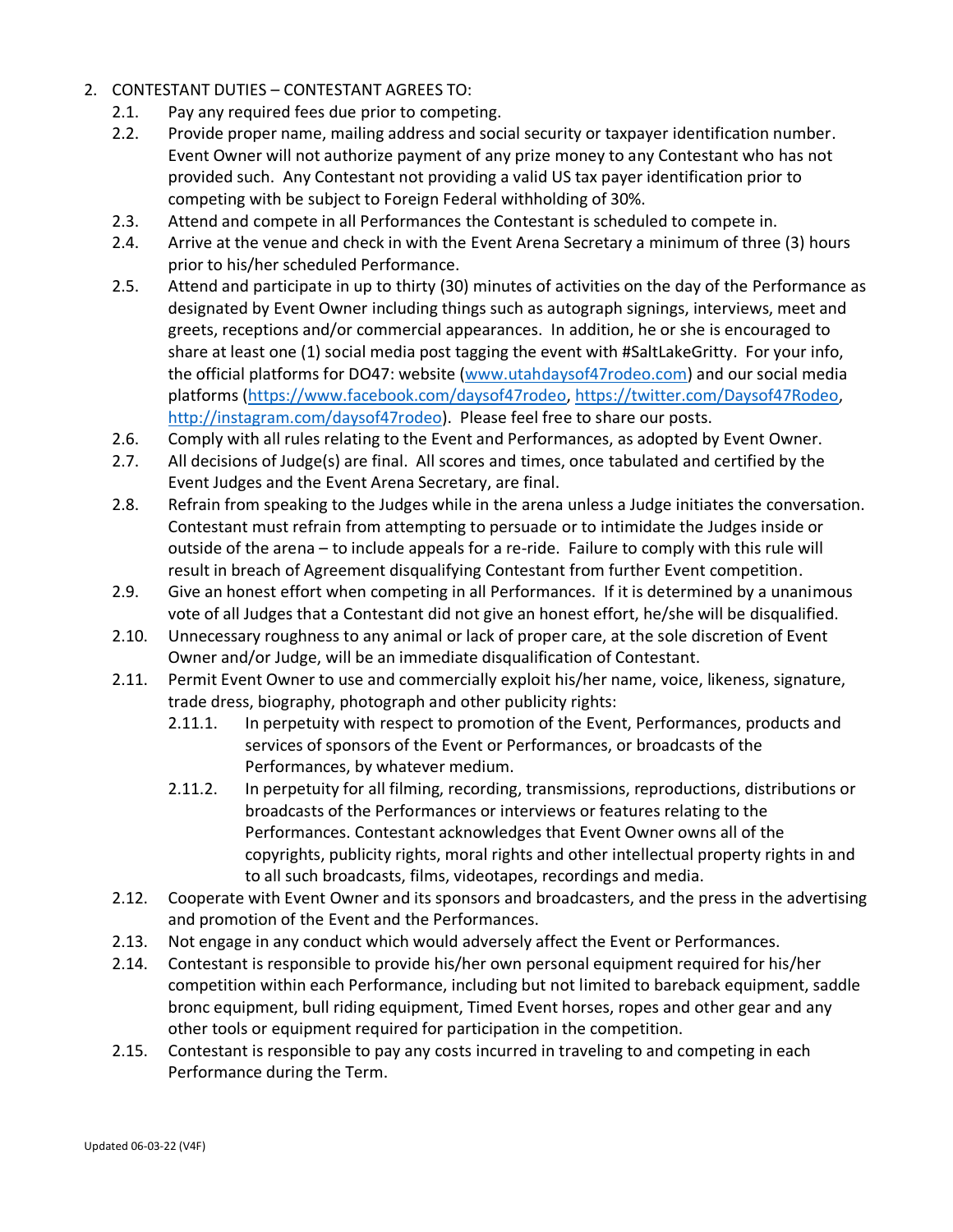### 3. INSPECTION:

- 3.1. Contestant will, immediately prior to and upon entering any restricted area, including but not limited to the arena area, chute area, livestock holding area, pens, and other areas appurtenant to any area where any activity related to the Performance or Event occurs ("Restricted Areas") and continuously thereafter, inspect such Restricted Areas and all portions thereof which he may enter and with which he may come in contact, and warrants that his/her entry upon such Restricted Area or Areas and participation, if any, in the Performance or Event constitutes an acknowledgement that he has inspected such Restricted Areas and finds and accepts the same as being safe and reasonably suited for the purposes of his/her use. Contestant further agrees and warrants that if, at any time, he is in or about Restricted Areas and feels or discovers anything to be unsafe, in any respect, he will immediately advise Event Owner officials of such unsafe situation.
- 4. WAIVER AND RELEASE:
	- 4.1. Contestant hereby acknowledges that rodeo is a dangerous activity, that participation in and presence at a rodeo venue or event, including but not limited to the Performance, exposes him to serious and substantial hazards and risks of property damage, physical injury and/or death, and that he/she has been fully warned with regard to all such risks and hazards. Contestant acknowledges that the risks are not restricted to only competing but also include being in the arena, behind the chutes, in the livestock holding area, pens and any other area associated with rodeo events. Being fully aware that his/her participation in and presence at rodeo events, including specifically the Performance or Event, will result in his/her exposure to substantial and serious hazards and risks of property damage, physical injury and/or death and in consideration of being able to participate in the Performance or Event, Contestant unconditionally and irrevocably assumes all such hazards and risks and does hereby unconditionally and forever waive, release, indemnify, agree to defend and hold harmless Event Owner and its subsidiaries, affiliates, officers, directors, shareholders, employees, agents, representatives, volunteers, and contractors, together with all other parties or entities involved in the sanctioning, approval, production, organization, conduct, sponsoring, broadcasting, advertising of the Performance or Event (and each such persons' or entities' affiliates, officers, directors, employees, volunteers and agents) (collectively "Releases") from any and all claims, demands, losses, costs, liabilities and responsibilities arising from or in any way relating to his/her participation in or presence at the Performance or Event or any portion thereof, including any claims, demands, losses, costs, liabilities or other responsibilities that are known or unknown, seen or unforeseen, future or contingent, and whether or not such claims, demands, losses, costs, liabilities, or other responsibilities are occasioned, in whole or in part, by the negligence of the Releases, or otherwise. Contestant agrees he/she, nor any person or party acting by, through or under him/her, will not now or at any time in the future, directly or indirectly, commence, threaten or prosecute any claim, action, suit or other proceeding against the Releases, or any of them, arising out of or related to the claims, demands, liabilities and other responsibilities he is by this Agreement assuming, discharging, waiving and releasing.
- 5. RELATIONSHIP OF THE PARTIES:
	- 5.1. Under no circumstances shall this Agreement be construed as one of agency, partnership, joint venture or employment between Contestant and Event Owner. Contestant shall not, at any time, be or deemed to be an employee of Event Owner for any purpose, nor shall Contestant represent himself/herself as an agent or employee of Event Owner at any time. Contestant acknowledges and agrees that he/she is not entitled to and will not seek or receive workers' compensation insurance, coverage or benefits from Event Owner or Event Owner's workers compensation insurers, whether in connection with his/her Performance under this Agreement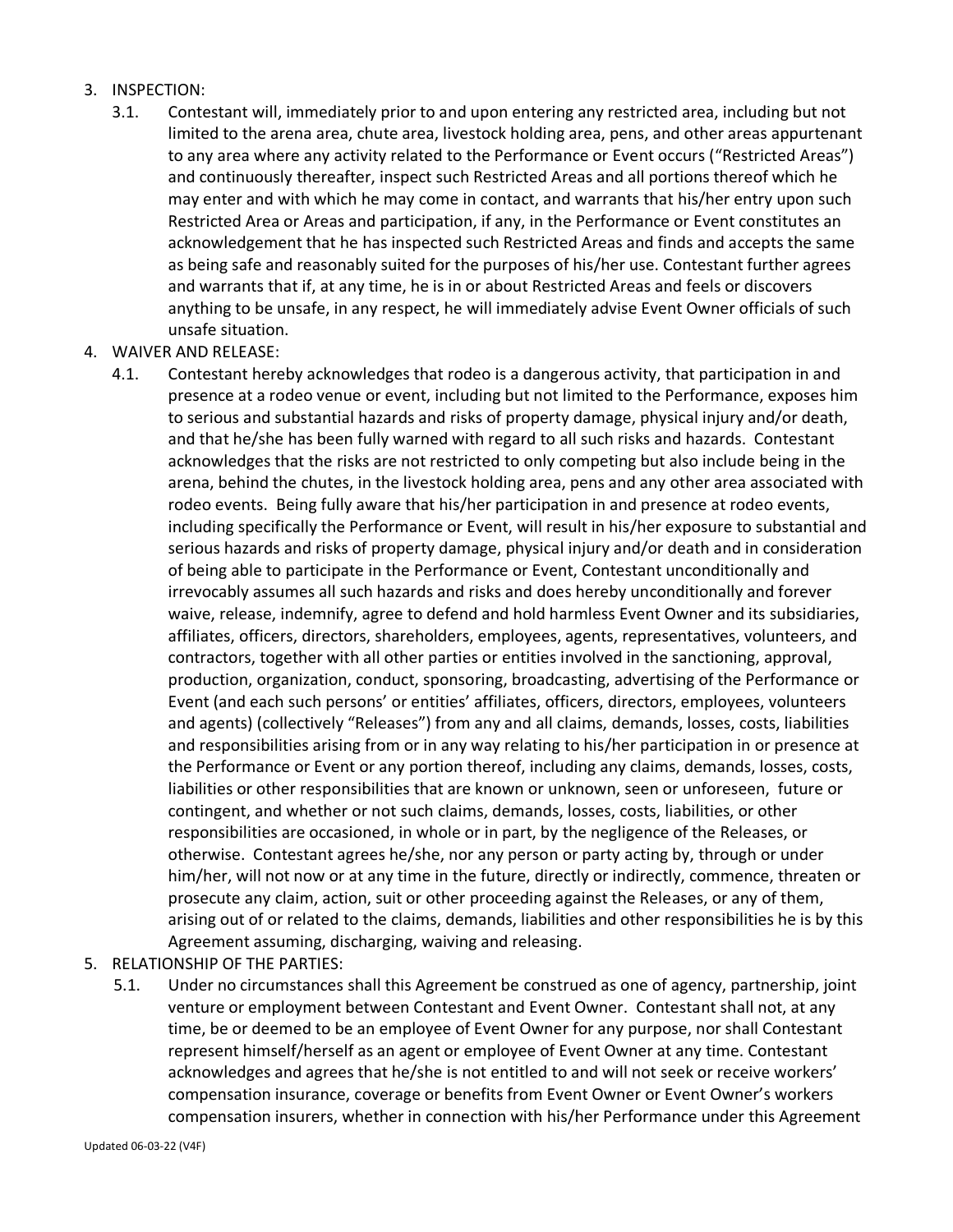or otherwise and that he/she is obligated to pay all federal, state and local taxes attributable to any monies earned, paid or received hereunder. If Contestant is not a citizen of the United States of America, he/she acknowledges that the Event Owner may be required to withhold and deposit with the US Treasury a portion (typically 30%) of any Prize Money or other monies to be paid in compliance with IRS regulations.

- 6. INTERPRETATION AND GOVERNING LAW:
	- 6.1. The undertakings and covenants of this Agreement are binding upon Contestant, as well as his/her spouse, children, heirs, next of kin, legal representatives, successors and assigns. This Agreement will be governed by the laws of the State of Utah. If any provision of this Agreement is determined by a competent authority to be unenforceable, all other provisions will continue in full force and effect. The provisions of this Agreement, together with Contestant's commitments and obligations hereunder, will survive termination or expiration of this Agreement. This Agreement shall not be modified or amended without the prior written consent of both parties hereto.
- 7. REASONABLENESS:
	- 7.1. By executing this Agreement, Contestant acknowledges and confirms he/she has, prior to signing, read and fully understands this Agreement, has obtained and considered such independent advice and counsel as he/she may desire, has had all questions concerning this Agreement, the Event, and the applicable rules, requirements, terms and conditions answered to his/her satisfaction, finds the same to be fair, reasonable and satisfactory, and is willing to participate in the Event in keeping with the rules, requirements, directions, terms and conditions established or issued by Event Owner and/or its representatives. In particular, Contestant expressly agrees that this Agreement, including specifically the release, waiver, and indemnity provisions, is reasonable, legally enforceable and is intended to be as broad and inclusive as is permitted by the law of the State of Utah.
- 8. TERMINATION:
	- 8.1. Event Owner may terminate this Agreement at any time upon immediate notice to the Contestant, in its sole and absolute discretion. If the termination is:
		- 8.1.1. For Cause, then Contestant shall not be entitled to receive any portion of the Prize Money accruing after the termination nor any Pioneer Appearance Bonus.
		- 8.1.2. Not for Cause, the Contestant shall be entitled to his/her pro rata portion of the Prize Money and/or Pioneer Appearance Bonus accruing prior to the Termination.
- 9. COVID AND HEALTH AND WELFARE COMPLIANCE:
	- 9.1. COVID-19 is extremely contagious and is spread from person-to-person. DO47RSL fully expects each individual to take the necessary preventative measures to reduce the spread of COVID-19 and cannot guarantee that its Contestants, participants, volunteers, partners, fans and others in attendance will not be exposed to COVID-19. The safety of DO47 Athletes, production crew, Event staff, venue staff, exhibitors, spectators and everyone in the execution of this Event is of high priority. If circumstances warrant the need, DO47RSL may implement safety guidelines based on requirements and recommendations from Federal, State, and Local officials along with the venue's and partner corporations' protocols at which time those guidelines will become part of these ground rules.
	- 9.2. The Competition Committee reserves the right to follow up on any information received that an Athlete may be experiencing adverse health conditions that could compromise the health of other people. Pending the verification of this information, the Competition Committee may take the appropriate measures it deems necessary to ensure the safety of all participants, personnel, and spectators of the Event. These measures may rage from added safety protocols to be exercised by the appropriate parties up to the removal of an Athlete from the Event.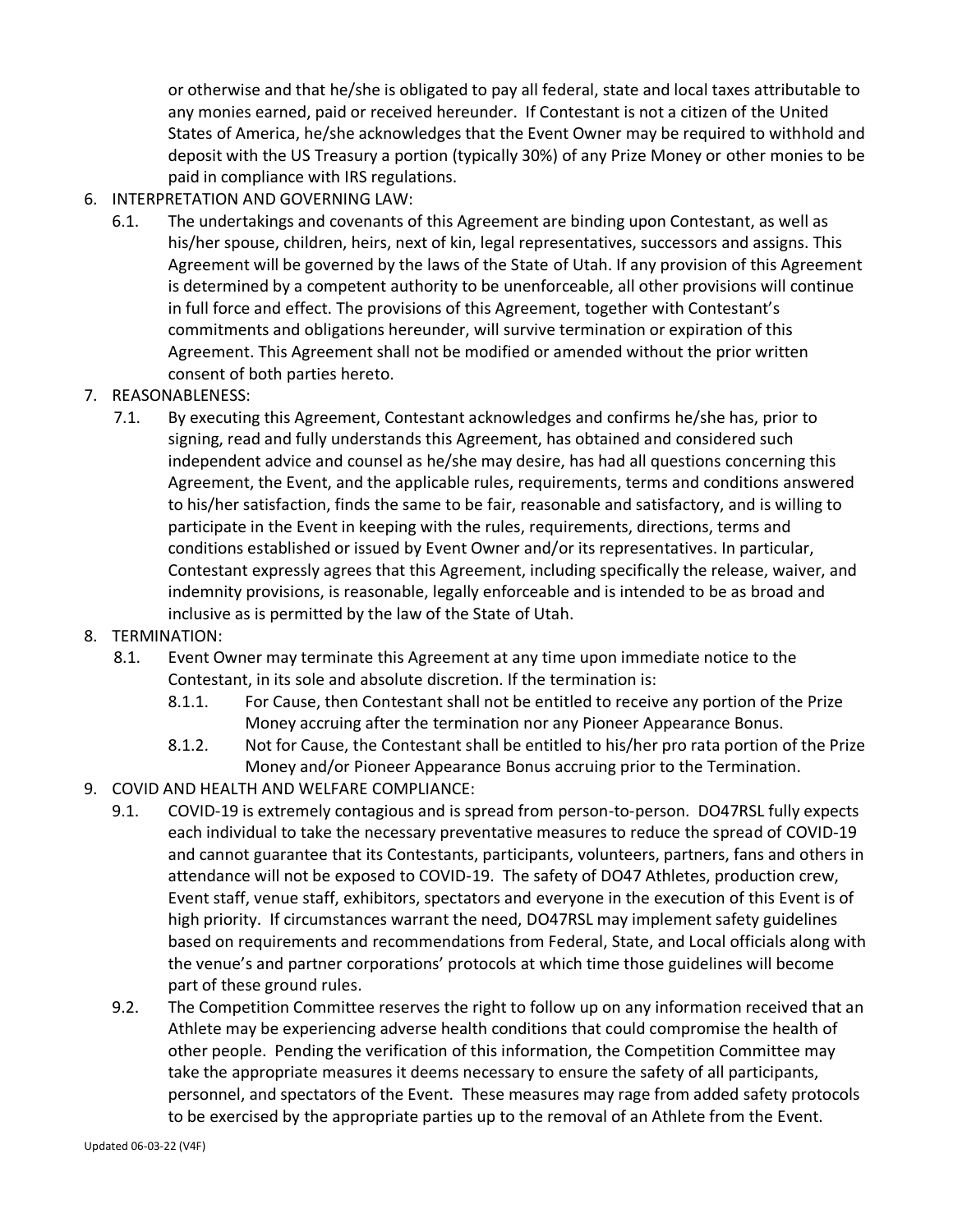### 10. ATHLETE QUALIFICATION:

- 10.1. The 2022 DO47 is an invitational rodeo with initial qualifications based on the criteria detailed in 10.7.1 – 10.7.4. Event Owner and WCRA management and staff will have the sole authority to determine the list of Athletes eligible to compete and to determine, on a case by case basis, which alternate Athlete will replace any original Athlete that chooses not to enter or decides, for whatever reason, not to compete. Event Owner and WCRA management and staff retain the sole right to accept or decline the Agreement of any and all Athlete regardless of his/her rankings on the list below.
- 10.2. Athletes may qualify only once in each Discipline (Header and Heeler are considered separate disciplines). Order of qualification:
	- 10.2.1. 2021 DO47 Medalist Outside Qualifiers Top 3
		- 10.2.1.1. 2021 DO47 Medalist qualifier has until 5:00pm MDT Monday, May 2, 2022, to confirm his/her participation by completing the Intent to Compete document.
	- 10.2.2. PRCA/WPRA Outside Qualifiers Top 5 from World Standings as of Tuesday, May 31, 2022, update.
		- 10.2.2.1. PRCA/WPRA qualifier has until 5:00pm MDT Friday, June 10, 2022, to confirm his/her participation by completing the Intent to Compete document.
	- 10.2.3. WCRA Segment DO4722 Leaderboard Qualifiers Top 24 (If a 2021 DO47 Outside Qualifier or PRCA/WPRA Outside Qualifier is on the WCRA Segment DO4722 Leaderboard, he/she will maintain his/her Segment DO4722 Leaderboard ranking for purposes of seeded positions, performance preference, livestock draft and tiebreakers but will not take up a WCRA Leaderboard qualification spot.)
	- 10.2.4. If an Athlete declines and/or does not confirm a qualification, he/she is no longer eligible to receive that qualification.
- 10.3. Prior to entries opening, Team Ropers must confirm pairings based on the eligible qualified Athlete list. Following the team roping pairing deadline, all Headers and Heelers will be expected to enter to confirm their intent to compete. A live spreadsheet will be provided to all Team Ropers to indicate all eligible Headers and Heelers available for pairing.
- 10.4. Qualified Athlete must acknowledge acceptance of Agreement during the entry process on Rodeo Entry Tool in order to be eligible to compete in Event.
- 10.5. To enter, Athlete has from **Noon, MDT Tuesday, July 5, 2022, until 5:00 pm MDT, Thursday, July 7, 2022**. Failure to do so can result in forfeiture of eligibility. (*All* Athletes must enter the Event during the entry period.)
- **10.6. If after entering an Athlete/Contestant chooses not to compete for a "non-injury" reason, that Contestant will be in breach of the Utah Days of '47 Rodeo Contestant Agreement and will be subject to the disciplinary actions specified in Section 14.**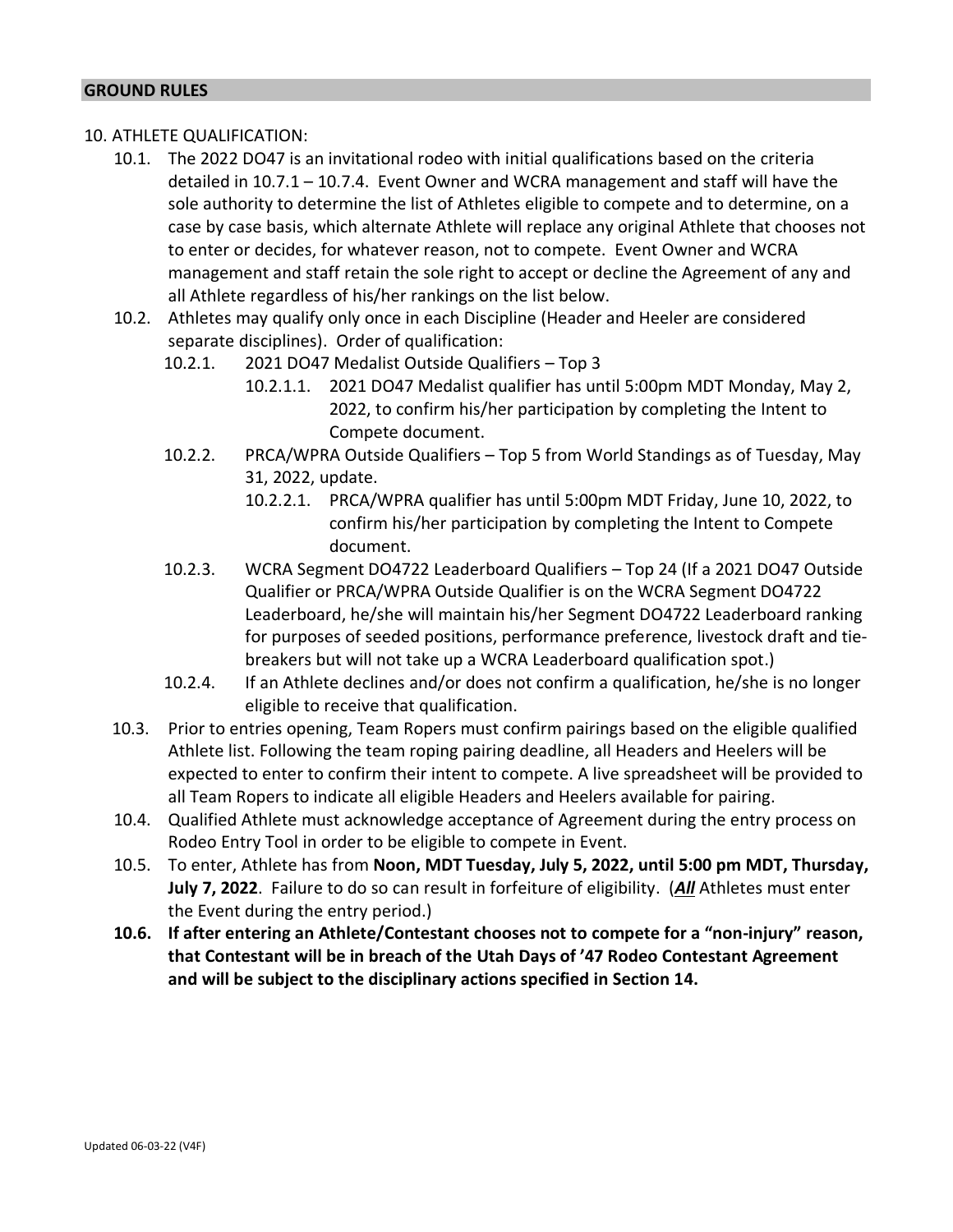- 10.7. Initial qualifications criteria. (Note: In the case where a tie must be broken to determine qualification, the DO47 competition tie-breakers will be used.)
	- 10.7.1. Bareback Riding, Saddle Bronc Riding, Steer Wrestling, Tie-Down Roping:
		- 10.7.1.1. 2021 Days of '47 Cowboy Games & Rodeo Gold, Silver and Bronze **Medalists**
		- 10.7.1.2. PRCA World Standings top five (5) in the PRCA World Standings as of May 31, 2022, update.
		- 10.7.1.3. WCRA Segment DO4722 Virtual Rodeo Qualifier Leaderboard (24) as of final audited standings.
	- 10.7.2. Bull Riding
		- 10.7.2.1. 2021 Days of '47 Cowboy Games & Rodeo Gold, Silver and Bronze **Medalists**
		- 10.7.2.2. PRCA World Standings Top five (5) bull riders in the PRCA World Standings as of May 31, 2022, update.
		- 10.7.2.3. WCRA Segment DO4722 Virtual Rodeo Qualifier Leaderboard (24) as of final audited standings.
		- 10.7.2.4. The bull riding is sanctioned by the PBR. If Contestant is not a current PBR member, he is still eligible to enter however PBR membership dues may be deducted from any winnings. Bull riders will earn PBR Challenger Tour Tier 1 points provided he is a PBR member.
	- 10.7.3. Team Roping (Headers and Heelers qualified separately)
		- 10.7.3.1. 2021 Days of '47 Cowboy Games & Rodeo Gold, Silver and Bronze **Medalists**
		- 10.7.3.2. PRCA World Standings top five (5) in the PRCA World Standings as of May 31, 2022, update.
		- 10.7.3.3. WCRA Segment DO4722 Virtual Rodeo Qualifier Leaderboard (24) as of final audited standings.
		- 10.7.3.4. The 32 headers that are entered and qualified must rope with the 32 heelers that are entered and qualified to compete. If a Contestant's partner is drawn out due to disqualification or injury, the Contestant who qualified will *not* be allowed to draw out. A replacement partner will be drawn at random from the other Contestants whose partners were drawn out due to qualification or if that option is not available, then the Event Owner will make best efforts to fill the position with the next available qualifier entry.
	- 10.7.4. Barrel Race and Breakaway Roping:
		- 10.7.4.1. 2021 Days of '47 Cowboy Games & Rodeo Gold, Silver and Bronze Medalists
		- 10.7.4.2. WPRA World Standings top five (5) in the WPRA World Standings as of May 31, 2022, update.
		- 10.7.4.3. WCRA Segment DO4722 Virtual Rodeo Qualifier Leaderboard (24) as of final audited standings.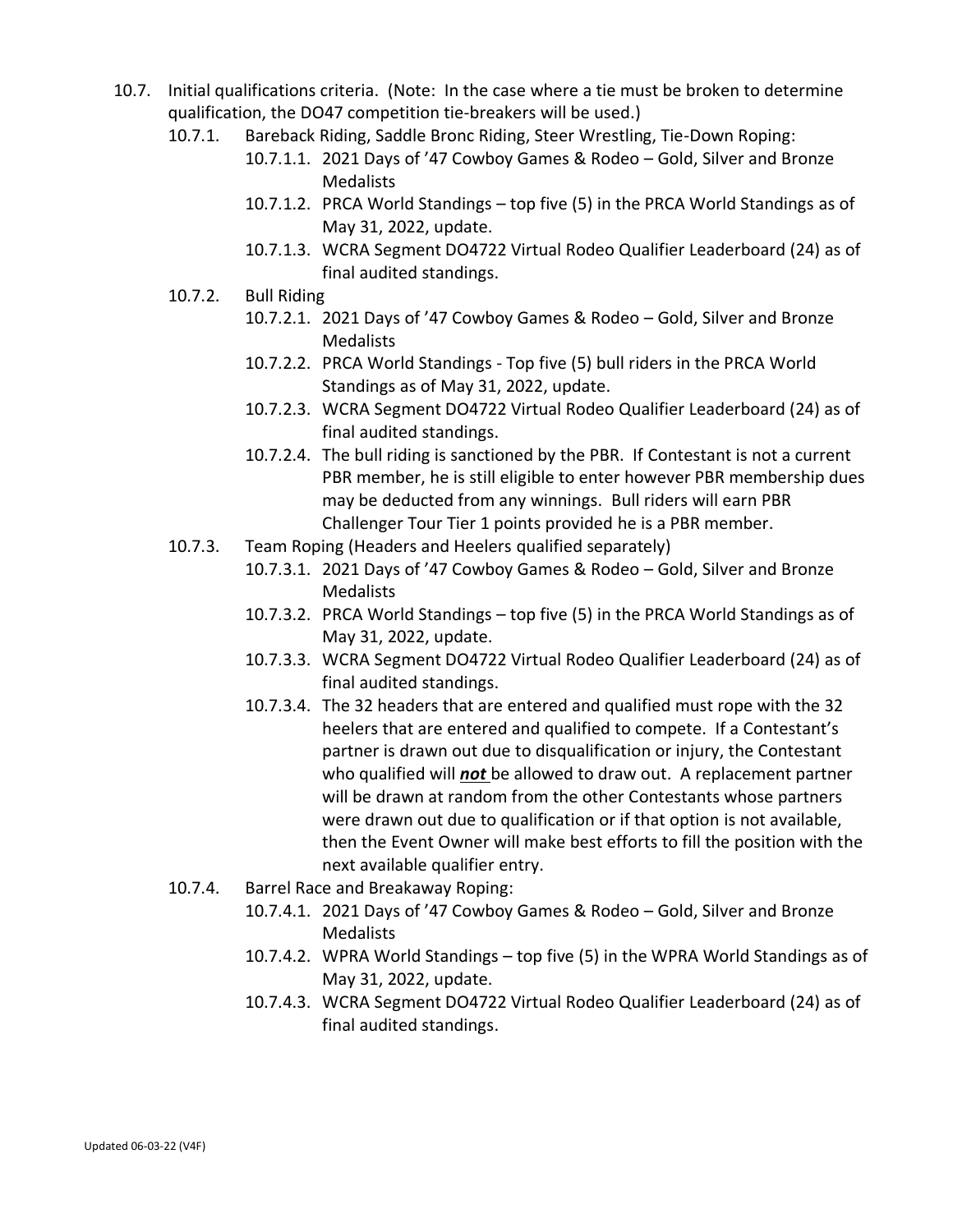## 11. COMPETITION FEES

- 11.1. Fee to compete is \$0 provided Athlete has participated in the VRQ and earned a minimum of 15 VRQ points in WCRA Segment DO4722 in his or her qualified Discipline. If Athlete has not done so, he or she may be required to nominate the 2022 DO47 towards the next WCRA Triple Crown of Rodeo event in the VRQ which costs \$200 to do so and may be subject to pay a \$300 WCRA fee (Outside Qualifiers excluded).
- 12. COMPETITION FORMAT
	- 12.1. Semi-Final Round
		- 12.1.1. The Semi-Final Round consists of four (4) separate Performances with up to eight (8) Contestants in each Discipline in each Performance.
		- 12.1.2. Each Contestant will compete on one (1) head of livestock, or in the case of the Barrel Race, will make one (1) run in the Semi-Finals.
		- 12.1.3. Advancement to the Gold Medal Round:
			- 12.1.3.1. The #1 ranked Athlete in each Discipline of the final audited standings of the WCRA Segment DO4722 Leaderboard gets an automatic qualification to the Gold Medal Round. (In the Team Roping, the team's combined total points from the Segment DO4722 Leaderboard will be used to determine a team's ranking.) The #1 ranked Athlete/Team is eligible, but not required, to compete in the Semi-Final round for prize money.
			- 12.1.3.2. The Contestant/Team with the one (1) highest total score and/or fastest time from each Discipline in each Performance will move on to the Gold Medal Round.
				- 12.1.3.2.1. If the #1 ranked Athlete/Team from the WCRA Segment DO4722 Leaderboard competes in the Semi-Finals and is the highest score/fastest time in his/her performance, since he/she already has an automatic qualification, the next highest score and/or fastest time from that same performance will advance.
			- 12.1.3.3. The Contestants/Teams with the top three (3) highest total scores and/or fastest times overall from all four combined Semi-Final Performances that have not yet advanced, will also move on to the Gold Medal Round.
				- 12.1.3.3.1. If the #1 ranked Athlete/Team from the WCRA Segment DO4722 Leaderboard competes in the Semi-Finals and is one of the three (3) highest scores/fastest times overall, since he/she already has an automatic qualification, the next highest score/fastest time from the overall scores/times will advance.
			- 12.1.3.4. Should a Contestant not be able to compete in the Gold Medal Round, the next eligible qualified Contestant from that respective Semi-Finals Performance or from the overall combined (depending on which way the Contestant had advanced) will advance to the Gold Medal Round.
			- 12.1.3.5. If one Contestant in the Team Roping is injured during the Semi-Final Round and unable to compete in the Gold Medal Round, the Contestant that would have advanced next from that same Discipline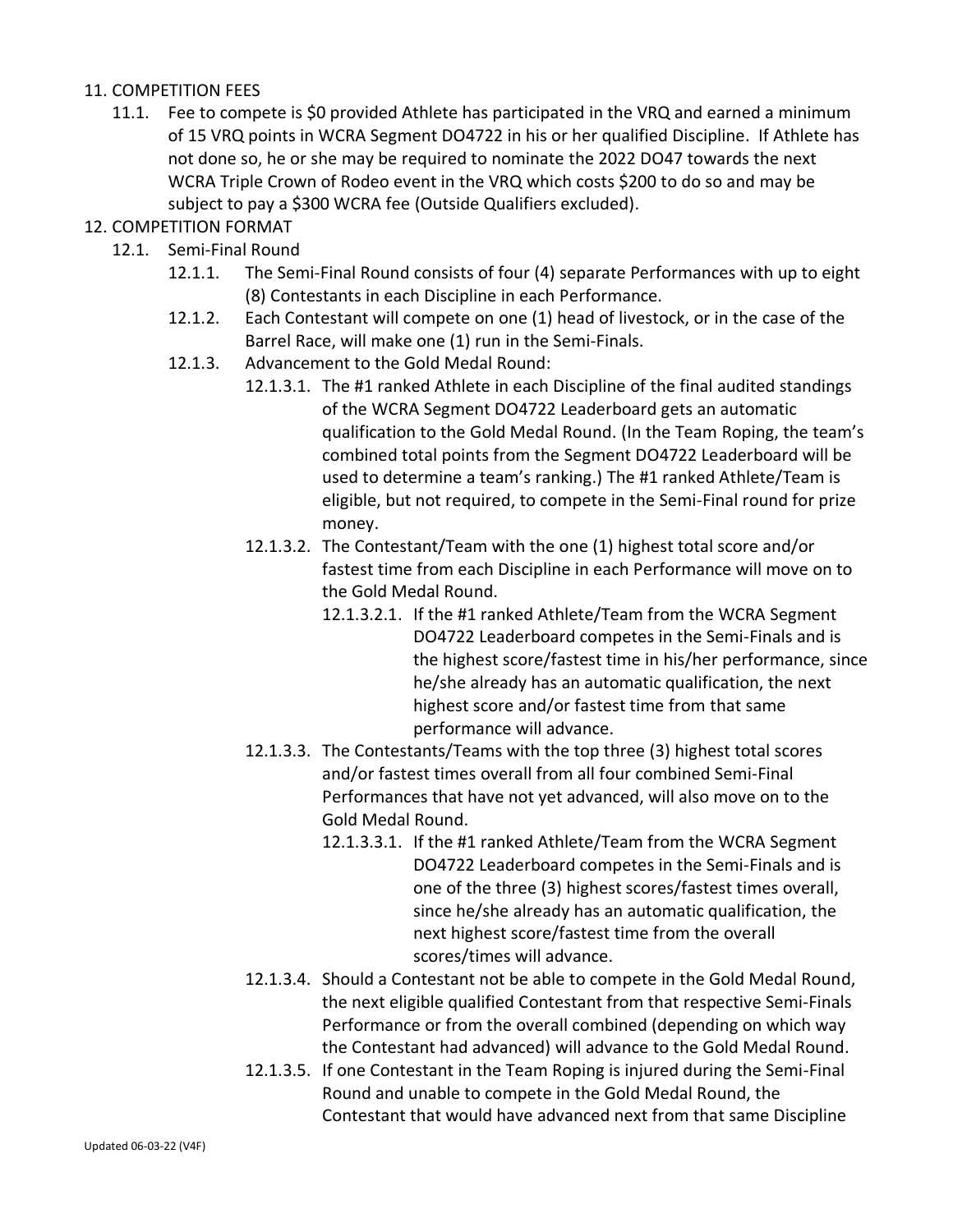will roll up and replace the injured Contestant in the Gold Medal Round.

- 12.1.3.6. If there are no qualified rides or times in a Discipline during one of the Semi-Final Performances, the vacant advancement position will be filled by the Contestant with the next highest total score or next fastest time overall out of all Semi-Final Performances combined, that has not yet advanced, will advance to the Gold Medal Round.
- 12.1.3.7. If there are not enough qualified rides or times in any Discipline to fill the Gold Medal Round, the remaining positions will be filled by:
	- 12.1.3.7.1. In the Riding Events any unfilled positions will be determined by buck off times in said Discipline, of all Semi-Final Performances combined, first (longest ride time gets in first), and if buck off times are tied, the highest ranked tied Contestant on the WCRA Segment DO4722 Leaderboard in that Discipline will advance.
	- 12.1.3.7.2. In the Timed Events the highest ranked Contestant on the WCRA Segment DO4722 Leaderboard in that Discipline will advance. In the Team Roping, the combined total Team points from the Segment DO4722 Leaderboard will be used to determine a team's ranking.
- 12.1.3.8. In case of ties, see section called "Tie-Breaks" below.
- 12.1.4. The Semi-Final Performances will be held July 20-23, 2022, at 7:30 pm MDT.
- 12.2. Gold Medal Round
	- 12.2.1. The Gold Medal Round will be one (1) Performance held on Monday, July 25, 2022, at 7:30 pm MDT, and will consist of a total of eight (8) Contestants in each Discipline. Seven (7) will advance from the Semi-Final Performances plus the #1 ranked Athlete/Team in each Discipline of the WCRA Segment DO4722 Final Standings. (In the Team Roping, the combined total Team points from the Segment DO4722 Leaderboard will be used to determine a team's ranking.)
	- 12.2.2. Scores and times from the Semi-Final Performances do not carry forward into the Gold Medal Round except for tie-breaker purposes.
	- 12.2.3. This rodeo is part of the WCRA Triple Crown of Rodeo. Complete eligibility details are stipulated in the WCRA – Triple Crown of Rodeo Rules at [\(TCR Rules\)](https://wcrarodeo.com/wp-content/uploads/WCRA-Triple-Crown-of-Rodeo-Rules.pdf). For clarification, the Triple Crown of Rodeo Event Champion vs Event Winner:
		- 12.2.3.1. An Event Champion is a Contestant/Team that has recorded the highest score/fastest time in the Gold Medal Round *and* has placed first in the final event results of his/her discipline solely by himself/herself. To be an Event Champion, Contestant/Team must meet all Triple Crown of Rodeo eligibility requirements. Contestants/Teams with tied scores/times in the Gold Medal Round are not considered Event Champions. An Event Champion *is* eligible for the Triple Crown of Rodeo bonus program
		- 12.2.3.2. An Event Winner has not posted a qualified score/time in the Gold Medal Round *and/or* has not placed first in the final results of his/her discipline solely by himself/herself but rather is in a tied situation for first. Event Winners *have not* met the minimum Triple Crown of Rodeo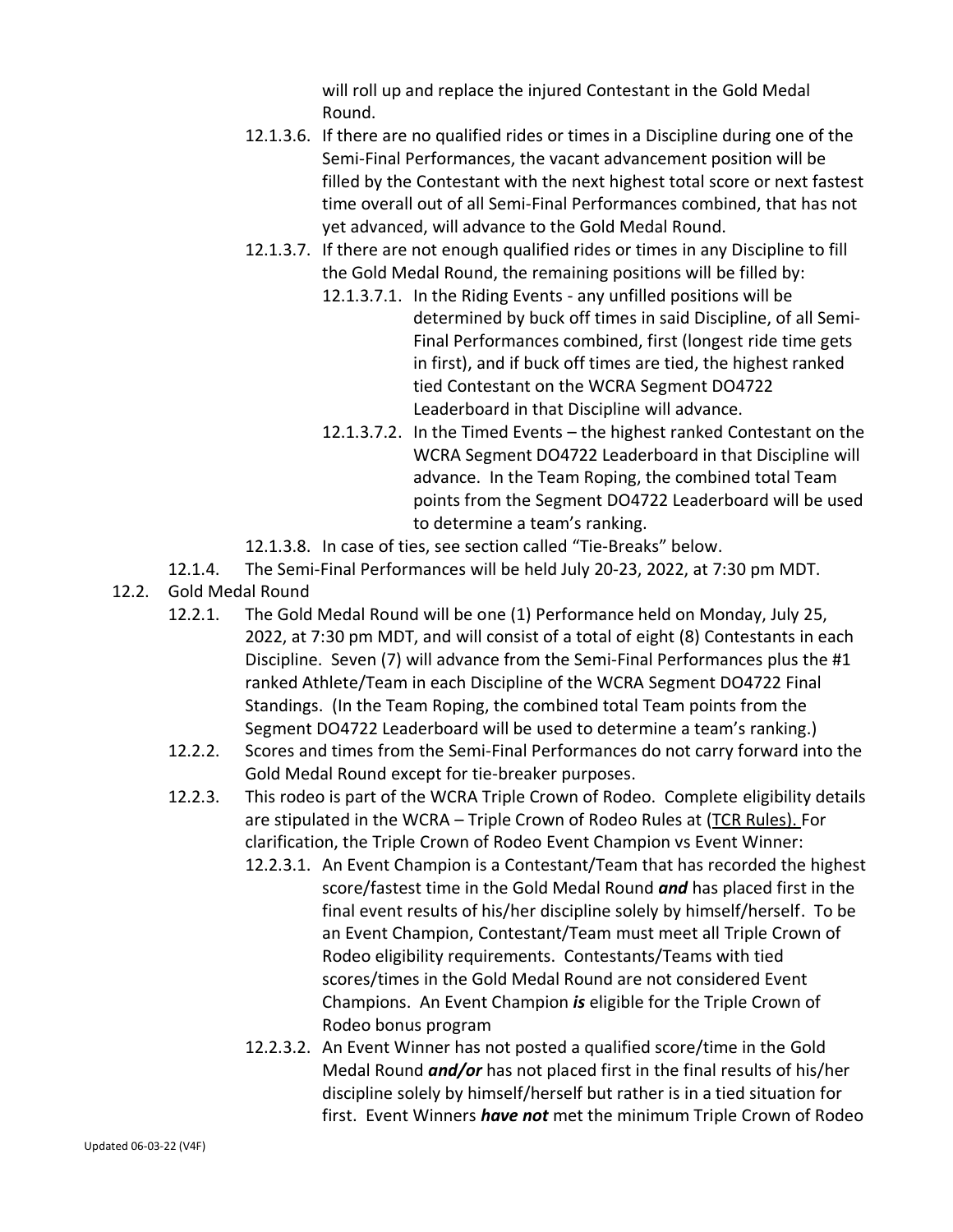requirements and are *NOT* eligible for the Triple Crown of Rodeo bonus program.

- 12.2.4. If there are no qualified scores or times in a Discipline of the Gold Medal Round, medalists will be determined by highest total score/fastest time of the Semi-Final Round.
	- 12.2.4.1. If Contestants/Teams had a NO SCORE or NO-TIME in the Gold Medal Round AND Semi-Final Round, medals will not be awarded for those positions.
- 12.2.5. Gold Medal Round Competition Order
	- 12.2.5.1. Riding Events will be determined based on livestock drafted/drawn.
	- 12.2.5.2. Timed Events #1 ranked Athlete/Team from the WCRA Segment DO4722 Leaderboard in each Discipline will be placed last in his/her respective Discipline with the exception of the barrel race Discipline where the #1 ranked barrel racer will run first. All other Contestants/Teams will be randomly drawn. (In the Team Roping, the combined total Team points from the Segment DO4722 Leaderboard will be used to determine a team's ranking.)
- 12.3. Advancement from the Semi-Final Round to the Gold Medal Round will consist of:
	- 12.3.1. The Contestant/Team with the highest total score or fastest time from each Discipline in each of the four (4) Semi-Final Performances.
	- 12.3.2. Plus the top three (3) overall highest total scores and/or fastest times in each Discipline from all the Semi-Final Performances combined that had not already advanced from their respective Performances.
	- 12.3.3. Plus the WCRA Segment DO4722 VRQ Leaderboard #1 in each Discipline at the end of Segment DO4722. (In the Team Roping, the combined total Team points from the Segment DO4722 Leaderboard will be used to determine a team's ranking.)
- 12.4. Tie-Breaks
	- 12.4.1. In the Semi-Final Round:
		- 12.4.1.1. Bareback, Saddle Bronc and Bull Riding Disciplines ties for advancement between **qualified** rides will be broken by the highest marked *ride* score of all Field Judges totaled. If still tied, the tie will be broken by the highest marked *ride* score from any one Field Judge. If still tied, the highest ranked tied Contestant on the WCRA Segment DO4722 Leaderboard in said Discipline will advance.
			- 12.4.1.1.1. If there are not enough qualified rides, out of all the Semi-Final Performances combined in any Discipline, to fill the Gold Medal Round, ties between Contestants with **nonqualified** rides (zero scores) will be broken by buck off times in said Discipline, of all Semi-Final Performances combined, first (longest ride time gets in first), and if buck off times are tied, the highest ranked tied Contestant on the WCRA Segment DO4722 Leaderboard in said Discipline will advance.
		- 12.4.1.2. Timed Events ties for advancement will be broken by the highest ranked tied Contestant on the WCRA Segment DO4722 Leaderboard in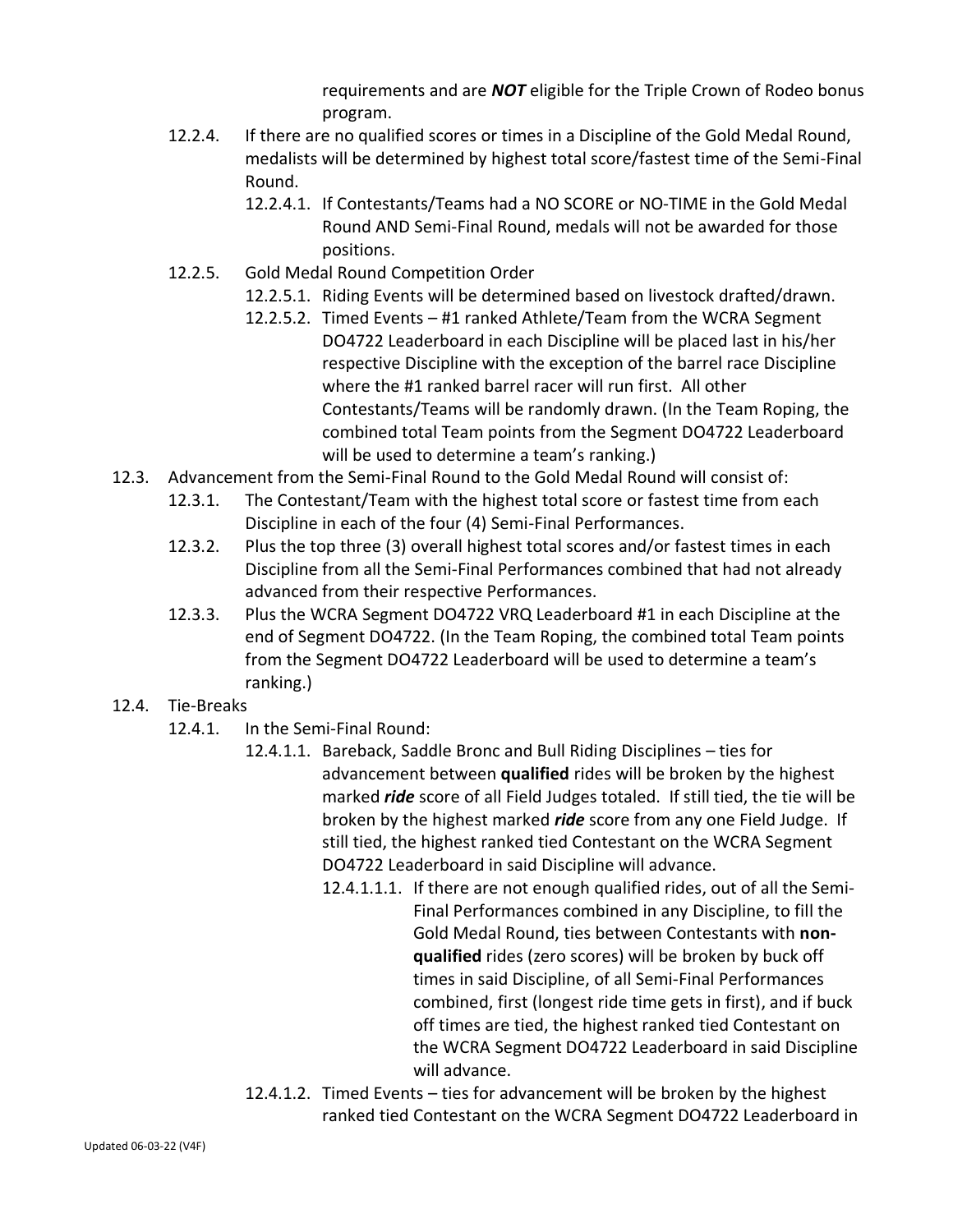that Discipline will advance. In the Team Roping, the combined total Team points from the Segment DO4722 Leaderboard will be used to determine a team's ranking.

- 12.4.1.3. If there are no qualified rides or times in a Discipline during one of the Semi-Final Performances, the Contestant/Team with the next highest total score or next fastest time from the other Semi-Final Performances, that has not yet advanced, will advance to the Gold Medal Round.
- 12.4.1.4. Tie-breakers will only be used for advancement and public acknowledgement purposes. Payoff monies between tied Contestants will be split evenly between tied Contestants according to Section 13 rules below.
- 12.4.2. In the Gold Medal Round:
	- 12.4.2.1. Bareback, Saddle Bronc and Bull Riding Disciplines ties between **qualified** rides to determine medal placement will be broken by the following:
		- 12.4.2.1.1. The highest marked total score of all Field Judges combined from the Semi-Final Round.
		- 12.4.2.1.2. If still tied, tie will be broken by the highest marked *ride* score of all Field Judges totaled from the Semi-Final Round.
		- 12.4.2.1.3. If still tied, tie will be broken by the highest marked *ride* score from any one Field Judge from the Semi-Final Round.
		- 12.4.2.1.4. If still tied, tie will be broken by the highest ranked tied Contestant on the WCRA Segment DO4722 Leaderboard in said Discipline.
		- 12.4.2.1.5. If the tied Contestants had non-qualified rides (zero scores) in the Semi-Final Round, tie will be broken by the highest ranked tied Contestant on the WCRA Segment DO4722 Leaderboard in said Discipline.
	- 12.4.2.2. Bareback, Saddle Bronc and Bull Riding Discipline ties between **nonqualified** rides (zero scores) to determine medal placement will be broken by the following:
		- 12.4.2.2.1. Highest marked total score of all Field Judges combined in the Semi-Final Round.
		- 12.4.2.2.2. If still tied, tie will be broken by the highest marked *ride* score of all Field Judges totaled from the Semi-Final Round.
		- 12.4.2.2.3. If still tied, tie will be broken by the highest marked *ride* score from any one Field Judge from the Semi-Final Round.
		- 12.4.2.2.4. If still tied, tie will be broken by the highest ranked tied Contestant on the WCRA Segment DO4722 Leaderboard in said Discipline
		- 12.4.2.2.5. If tied Contestants had non-qualified rides (zero scores) in the Semi-Final Round as well, medals will not be awarded for those positions.
	- 12.4.2.3. Timed Events ties for medal placement will be broken by the Contestants' fastest time in the Semi-Final Round. If still tied, tie will be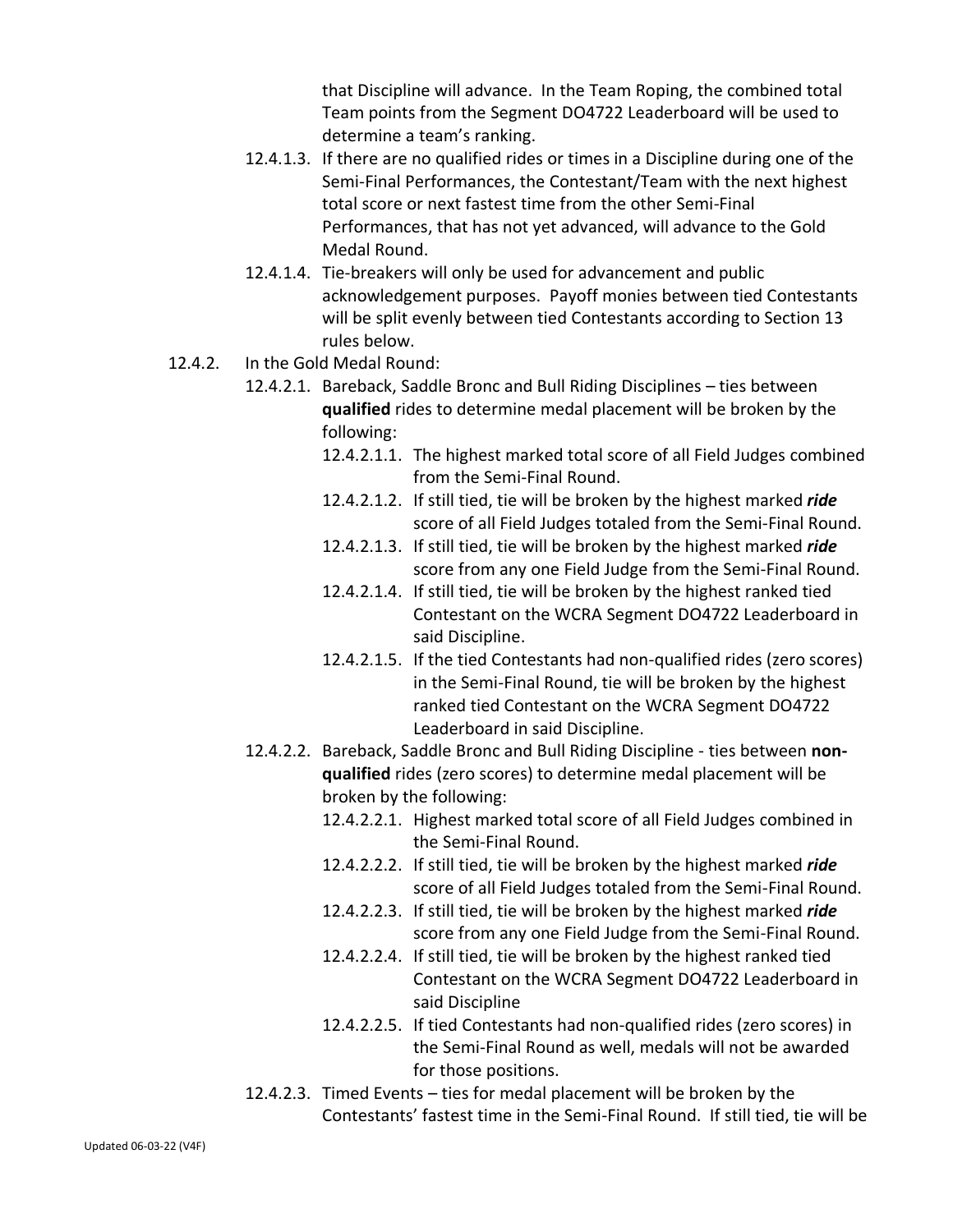broken by the highest ranked tied Contestant on the WCRA Segment DO4722 Leaderboard in said Discipline. In the Team Roping, the combined total Team points from the Segment DO4722 Leaderboard will be used to determine a team's ranking.

- 12.4.2.3.1. If Contestants had a NO-TIME in the Gold Medal Round AND Semi-Final Round, medals will not be awarded for those positions.
- 12.4.2.4. Tie-breakers will only be used for medal placements and public acknowledgement – payoff monies will be split evenly between tied Contestants according to Section 13 rules below.

## 13. COMPETITION PAYOUT

- 13.1. Semi-Final Round:
	- 13.1.1. Each Semi-Final Performance will pay the following in each Discipline:
		- $\bullet$  1<sup>st</sup> = \$1,600 (per Contestant in team roping)
		- $\bullet$  2<sup>nd</sup> = \$1,200 (per Contestant in team roping)
		- $\bullet$  3<sup>rd</sup> = \$ 800 (per Contestant in team roping)
		- $\bullet$  4<sup>th</sup> = \$400 (per Contestant in team roping)
	- 13.1.2. If there are no qualified scores or times in a Discipline of a Semi-Final Performance, there will be no money paid to Contestants (with the exception of the Pioneer Appearance Bonus) in that Discipline for that Performance.
	- 13.1.3. Money not distributed from that Performance will be donated to the DO47 charity of choice.
	- 13.1.4. If there is at least one (1) qualified score or one (1) qualified time in the Discipline of a Semi-Final Performance, but not at least four (4), the monies for the remaining places shall be divided evenly among those Contestants in that Discipline of that Performance who did have a qualified score or time.
	- 13.1.5. Each Contestant *competing* in the Semi-Final Round will receive a \$500 Pioneer Appearance Bonus provided he/she is not in breach of Agreement in any way.
- 13.2. Gold Medal Round
	- 13.2.1. The Gold Medal Round will pay the following in each Discipline:
		- $\bullet$  1<sup>st</sup> = \$25,000 (per Contestant in team roping)
		- $\bullet$  2<sup>nd</sup> = \$12,500 (per Contestant in team roping)
		- $\bullet$  3<sup>rd</sup> = \$ 6,000 (per Contestant in team roping)
		- $\bullet$  4<sup>th</sup> = \$ 3,000 (per Contestant in team roping)
	- 13.2.2. If there are no qualified scores or times in a Discipline of the Gold Medal Round, there will be no Gold Medal Round money paid to Contestants (with the exception of the GMR Appearance Bonus) in that Discipline. Medalists will be determined by highest total score/fastest time of the Semi-Final Round.
	- 13.2.3. If there is at least one (1) qualified score or one (1) qualified time in the Discipline of the Gold Medal Round, but not at least four (4), the monies for the remaining places shall be divided evenly among those Contestants in that Discipline of that Performance who did have a qualified score or time.
	- 13.2.4. Each Contestant *competing* in the Gold Medal Round will receive a \$750 GMR Appearance Bonus provided he/she is not in breach of Agreement in any way.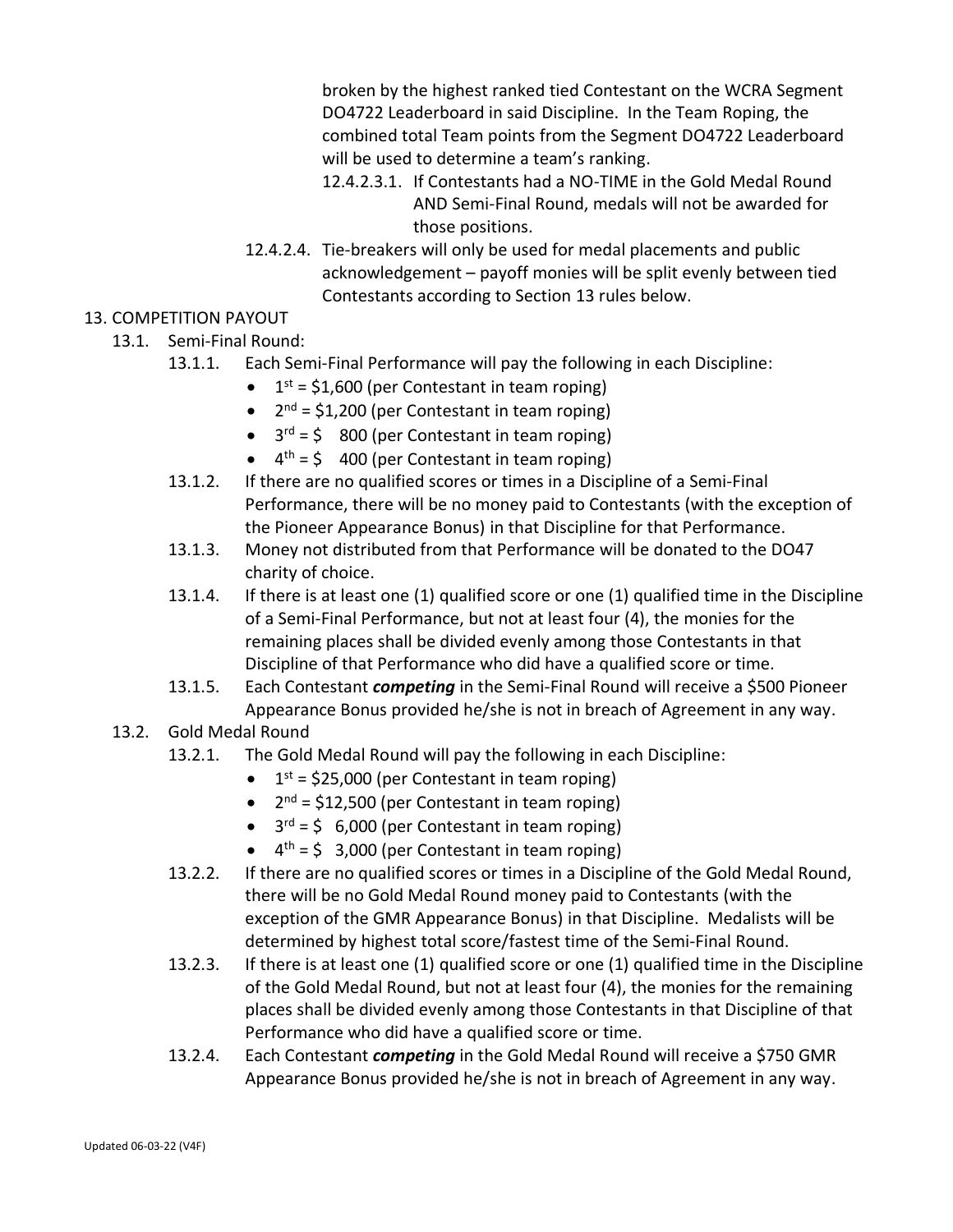## 14. ATHLETE PROCEDURES (ENTRY PROCEDURES)

- 14.1. To enter Event:
	- 14.1.1. Athletes qualified via the 2021 DO47 Medalists and/or PRCA/WPRA Standings (collectively known as "Outside Qualifiers") must confirm their Intent to Compete by stated deadline. These athletes must ALSO enter during the entry open period.
	- 14.1.2. Athletes will enter the Event through Rodeo Entry Tool and must be registered with WCRA to do so. Entries will be open to all eligible Athletes, however entry eligibility will be validated based on the qualification parameters detailed in Section 10. Any entries other than those individuals will be placed on the alternate list. Athletes are limited to one (1) entry per discipline. All entries will be taken through the Rodeo Entry Tool [\(www.entrytool.com\)](http://www.entrytool.com/) and include the DO47RSL Contestant Agreement which Athlete will be required to complete and digitally sign agreeing to all terms, in order to compete in the Event. To enter, athlete must be registered as a user in the WCRA Virtual Rodeo Qualifier (VRQ), and if an athlete has not participated (earned a minimum of 15 points) in WCRA Segment DO4722, he or she must nominate the DO47 Rodeo which costs \$200 to do so and is potentially subject to a \$300 WCRA fee (Outside Qualifiers excluded). Upon receipt of completed Agreement and selection to compete through qualification criteria, Athlete will be notified of status, thus executing Agreement and binding Athlete as a Contestant.
	- 14.1.3. Team Roping: Once the 32 eligible Headers and 32 eligible Heelers have been determined, each must declare and confirm his/her competition pairing July 1, 2022, 10:00 am MDT through July 4, 2022, 5:00 pm MDT. Once all eligible Headers and Heelers have declared a partner thus setting competition pairings and team rankings, entries will open and each individual Header and Heeler must enter the Event through the Rodeo Entry Tool [\(www.entrytool.com\)](http://www.entrytool.com/) by specified deadline.
		- 14.1.3.1. Athlete may qualify up to once as a Header and once as a Heeler, however if Athlete does not confirm a partner, Athlete will be required to select one Discipline to compete in and Event Owner and WCRA Management will pick up the next alternate to fill the open position.
		- 14.1.3.2. Once the teams and their rank inside the 32 are confirmed, if there happens to be a turn out, the alternate will replace the turn out Contestant, but the rank of that team will remain the same as the original team's rank.
- 14.2. Entries open Tuesday, July 5, 2022, at Noon MDT. Entries will close Thursday July 7, 2022, at 5:00 pm MDT. Athlete must acknowledge acceptance of Agreement before **deadline of 5:00 pm MDT, Thursday, July 7, 2022**.
- 14.3. Performance Preferences
	- 14.3.1. When accepting Agreement, Athlete will be asked to provide a first preference, a second preference and a third preference. Contestant is not guaranteed to get his/her preference. Preferences for the Semi-Final performances for all 32 Contestants in each Discipline will be determined based on priority from the final audited standings of the WCRA Segment DO4722 Leaderboard. Segment DO4722 closes at 11:59pm CT, June 26, 2022. Team Roping preferences for the Semi-Final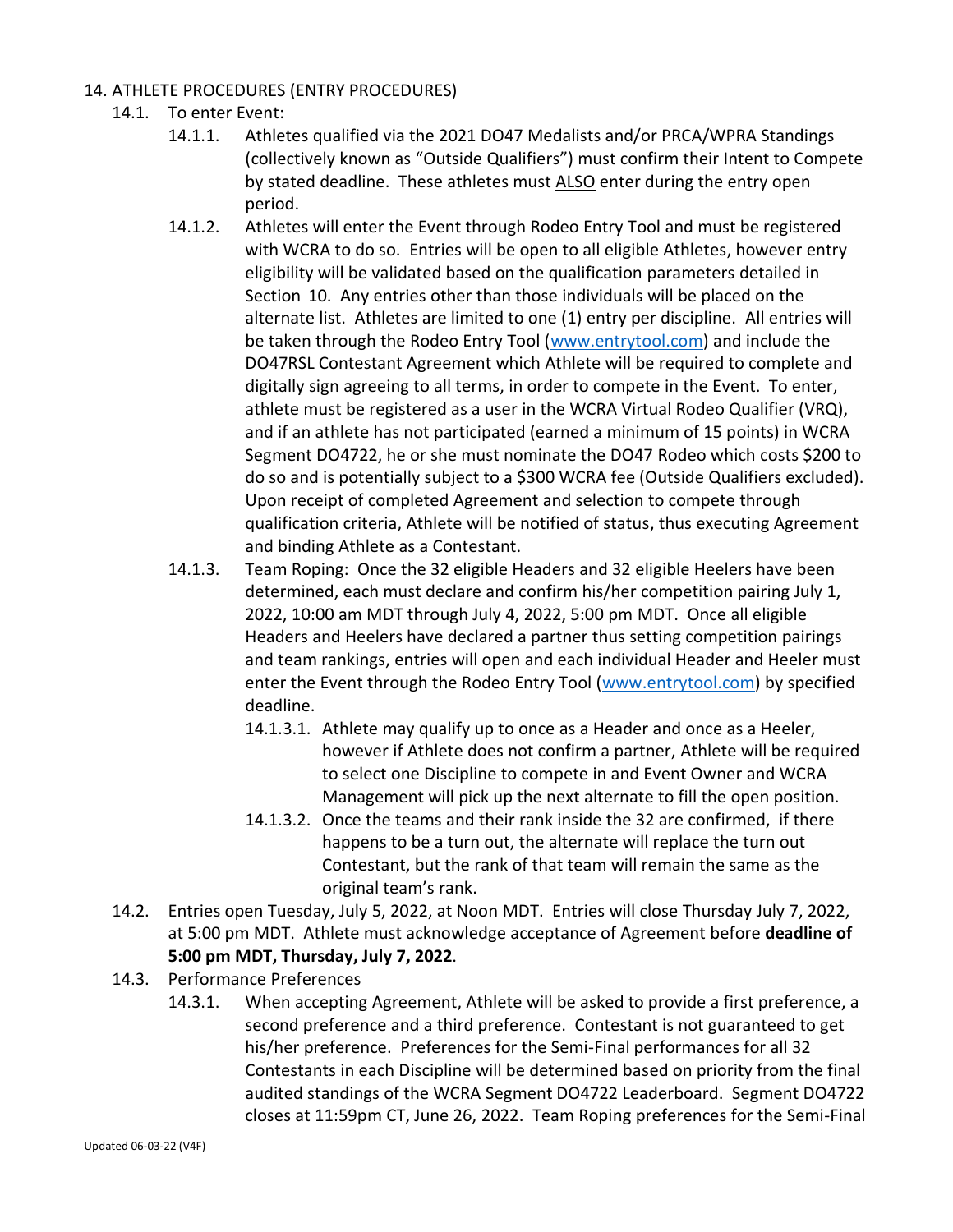performances will be determined on priority of the confirmed teams' combined point total from the final audited standings of the WCRA Segment DO4722 Leaderboard. (Athletes meeting qualification criteria determined by Event Owner will receive priority preference ahead of any alternates.)

- 14.3.2. Performance Preference Priority will go in the following order:
	- 14.3.2.1. WCRA Segment DO4722 Leaderboard standings inclusive of Outside Qualifiers with Segment DO4722 Leaderboard points.
	- 14.3.2.2. Outside Qualifiers not on the WCRA Segment DO4722 Leaderboard in the following order:
		- 14.3.2.2.1. 2021 DO47 Medalists in order of Gold, Silver, Bronze ranking (or final event ranking if not a medalist).
		- 14.3.2.2.2. PRCA / WPRA in order of standings.
- 14.4. Call Backs
	- 14.4.1. Call backs will go out Friday, July 8, 2022, Noon MDT stating Contestant's scheduled Performance.
- 14.5. Trades
	- 14.5.1. Competition position trades will begin on Friday, July 8, 2022, 12:00pm MDT. First go trades will be allowed (maximum of two (2) trades per Contestant and/or Team). You are not allowed to trade back into your original Performance. All trades must be texted or called in and verified by the Event Arena Secretary by Noon MDT Wednesday, July 20, 2022. Number to text or call is 602-672-8660.
- 14.6. Turn Outs, Doctor Releases and Vet Releases
	- **14.6.1. Any Contestant who turns out of Event without a valid doctor release or approved visible injury will be in breach of Agreement and will not be eligible to continue competition, advance to the Gold Medal Round, nor qualify through any other means.**
	- 14.6.2. Turn Outs and Non-Entries:
		- 14.6.2.1. If an eligible Athlete does not enter during the designated entry time period, he/she will be replaced by the next eligible alternate from the master event athlete list.
		- 14.6.2.2. If an eligible Athlete draws out of the event before entries close, his/her position will be filled by the next eligible alternate from the master event athlete list.
		- 14.6.2.3. If an eligible Athlete turns out of the event after entries close, his/her position will be filled by the next eligible alternate.
		- 14.6.2.4. The penalty for a notified turnout is \$500.00 or forfeiture of all entry fees, whichever is greater.
		- 14.6.2.5. The penalty for a non-notified turnout is \$500.00 plus forfeiture of all entry fees and/or applicable stock charges associated with the entry. The Athlete cannot participate in the WCRA platform until the penalty fee is paid.
			- 14.6.2.5.1. The Athlete will not be allowed to earn a competition position at the event in the same discipline via alternate qualifying methods.
		- 14.6.2.6. Any Athlete that turns out and is not replaced within the designated time period or is a non-notified turn out, the Athlete will not be eligible to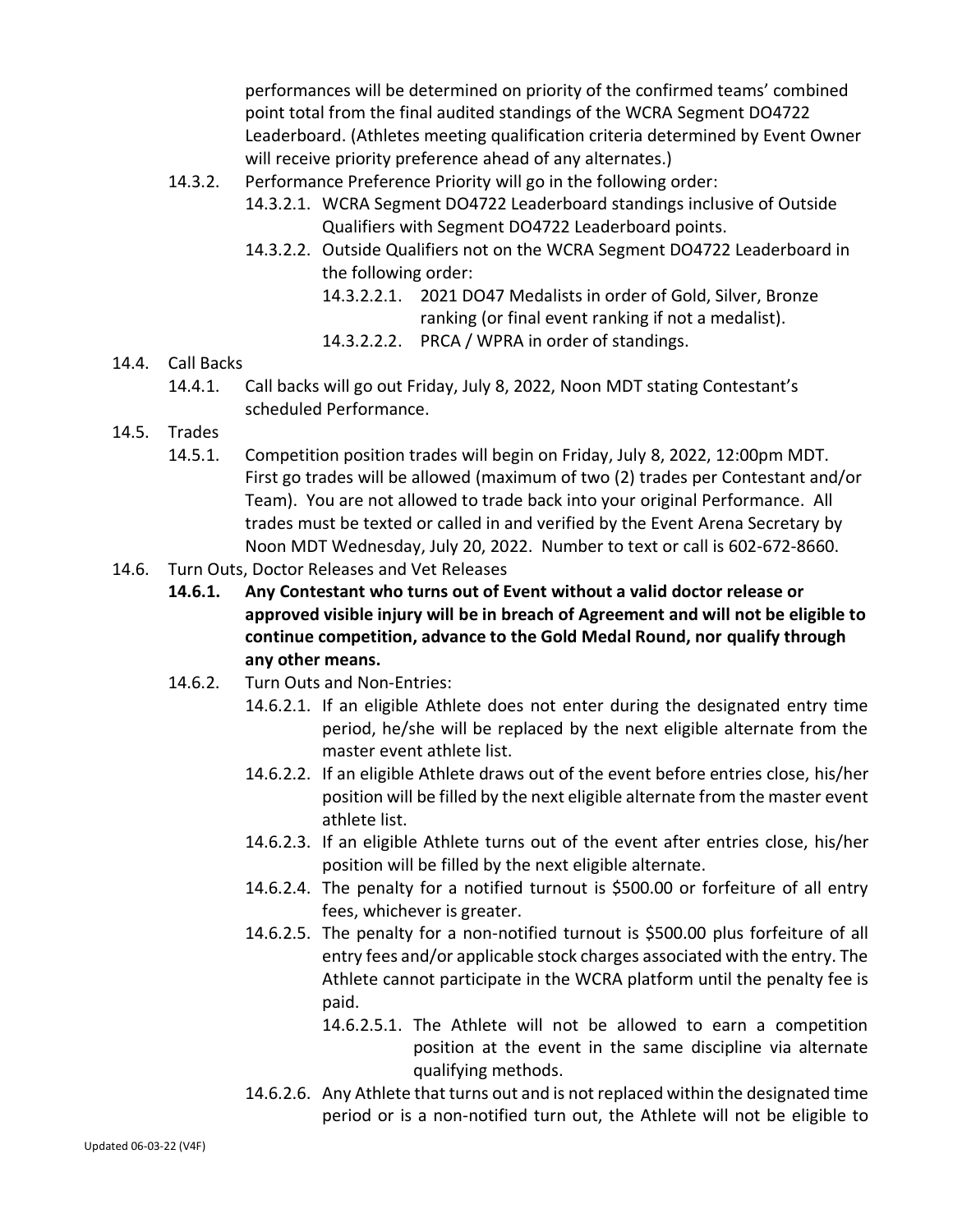participate in the WCRA platform for a minimum of the next WCRA segment and up to a maximum one (1) calendar year. The Athlete will also forfeit any and all fees or payments made in relation to the ineligible WCRA segment.

14.6.2.6.1. The ineligible period will be determined by the WCRA Competition Committee and an DO47RSL Representative.

- 14.6.3. Turn Out Due to Doctor Release: Contestant must give notice to Event Owner or Event Arena Secretary no later than 3 days before his/her scheduled Performance, or upon the occurrence of a physical injury if it occurs less than 3 days before the Performance. In order to eligible to be Excused, the Contestant must provide, prior to Contestant's first scheduled Performance, a written medical doctor verification on doctor's letterhead bearing the doctor's name, address and phone number, signed by a licensed doctor explaining the injury and recommending that the Contestant not compete in the Performance. The doctor's note must be dated no later than 3 days after the alleged injury occurred.
- 14.6.4. Turn Out Due to Visible Injury: A Contestant may turn out due to visible injury, provided notification of such a turn out is authorized by official Event Sportsmedicine trainer or Event doctor at Event.
- 14.6.5. Turn Out Due to Vet Releases: Vet releases will only be accepted in the Barrel Racing Discipline. Same rules pertain as to 14.6.3 but note must be from a licensed veterinarian.
- 14.6.6. In the Team Roping, if a header or heeler notifies TO, VIR, DR, or DO leaving an incomplete team, the next Contestant in the corresponding category (header or heeler) will be added to the team. If an alternate is not found prior to the Contestant's competition time, the remaining partner may select another partner from among any of the Event Contestants already entered in Event, except those scheduled to compete in that same Discipline.
- 14.6.7. Other: Event Owner may Excuse the Contestant from competing in a Performance, staying at the Performance for the designated times, or otherwise altering the terms of this Agreement, but only in its sole and absolute discretion.
- 14.6.8. Due to PBR sanctioning, a PBR Athlete required to participate in the PBR Teams event in Cheyenne, Wyoming that has also qualified to the 2022 DO47 Gold Medal Round will be excused from the Gold Medal Round without penalty.

# 15. TIMING AND SCORING

- 15.1. Times in the Steer Wrestling, Team Roping, Tie-Down Roping and Breakaway Roping will be recorded to the hundredths of a second by handheld stopwatches.
- 15.2. Barrel Racing times will be recorded to the thousandths of a second by electronic eyes.
- 15.3. Riding Event Disciplines will be scored in half points for both Athlete and stock.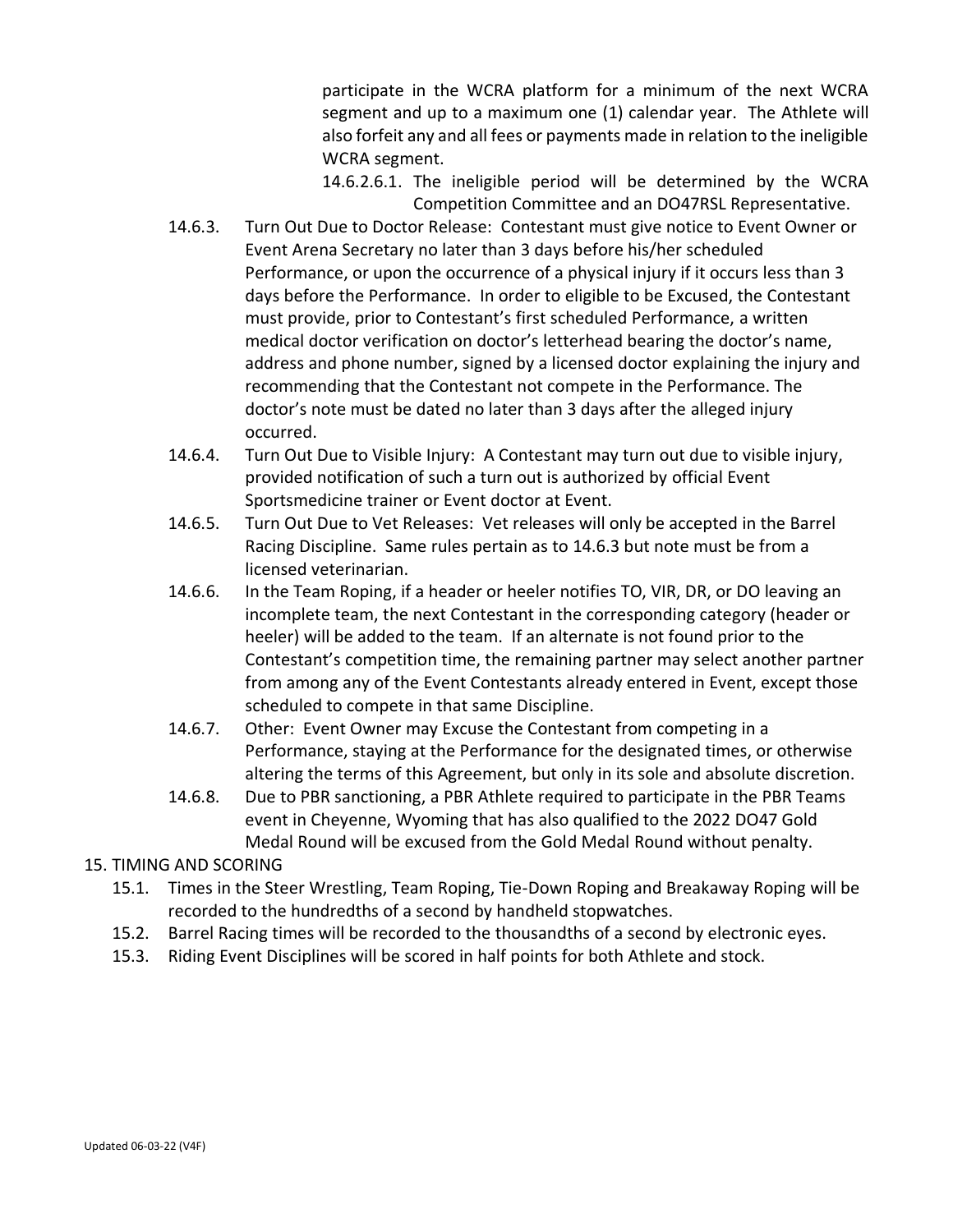## 16. STOCK DRAFT/DRAW AND COMPETITION ORDER

- 16.1. Riding Events Stock Draft
	- 16.1.1. Semi-Final Performances stock will be drafted in order of Athlete's position on the final and audited WCRA Segment DO4722 Leaderboard. (Highest position selects first). Athlete is to be present at Utah State Fairpark at 4:30pm MDT on Athlete's scheduled Performance day to draft his stock. If not present, the stock will be randomly drawn for the Athlete immediately after the draft concludes.
	- 16.1.2. If Athlete does not have a position on the WCRA Segment DO4722 Leaderboard, he will be the last to select in the draft but before any Athletes not present that must have stock drawn for them. The order of those not on the Leaderboard will be 2021 DO47 Outside Qualifiers then PRCA/WPRA Standings Outside Qualifiers in order of the placing positions on each respective list.
	- 16.1.3. Gold Medal Round stock will be drafted. The #1 ranked Athlete from the WCRA Segment DO4722 Leaderboard will select first regardless of whether or not he competed in the Semi-Final Round. All other Athletes will select in order of high scores from the Semi-Final Round. If there is a tie in scores, the tie-breaker rules will be implemented. Athlete is to be present at Utah State Fairpark at 4:30pm MDT on Monday, July 25, 2022, to draft his stock. If not present, the stock will be randomly drawn for the Athlete immediately after the draft concludes.
- 16.2. Timed Events Stock Draw or Draft
	- 16.2.1. Semi-Final Performances Judges will draw stock at random after the cattle have been inspected.
	- 16.2.2. Gold Medal Round Judges will draw stock at random after the cattle have been inspected
		- 16.2.2.1. Animals used in the Gold Medal Round will be those who contributed to the fastest times from all four Semi-Finals performances combined (not necessarily the animals used by all the advancing Contestants).
- 16.3. Contestant's competition order in Riding Events:
	- 16.3.1. In both the Semi-Final Performances and the Gold Medal Round, competition order will be determined based on livestock drafted/drawn.
- 16.4. Contestant's competition order in the Timed Events:
	- 16.4.1. In the Semi-Final Performances, order will be selected by random draw.
	- 16.4.2. In the Gold Medal Round, #1 ranked Athlete/Team from the WCRA Segment DO4722 Leaderboard in each Discipline will be placed last in his/her respective Discipline with the exception of the barrel race Discipline where the #1 ranked barrel racer will run first. All other Contestants will be randomly drawn.
	- 16.4.3. Any splits must be received by the Event Arena Secretary no later than one (1) hour prior to the start of Performance.
	- 16.4.4. Max runs per Performance is three runs for each horse. Splits will be applied to accommodate production of the event.
- 17. DRESS CODE
	- 17.1. All Contestants are required to adhere to the arena dress code. Contestants must wear cowboy hat or approved safety gear, a long-sleeved shirt and cowboy boots in the arena.
		- 17.1.1. The PBR Helmet Rule is in effect in the Bull Riding Discipline per PBR Rules.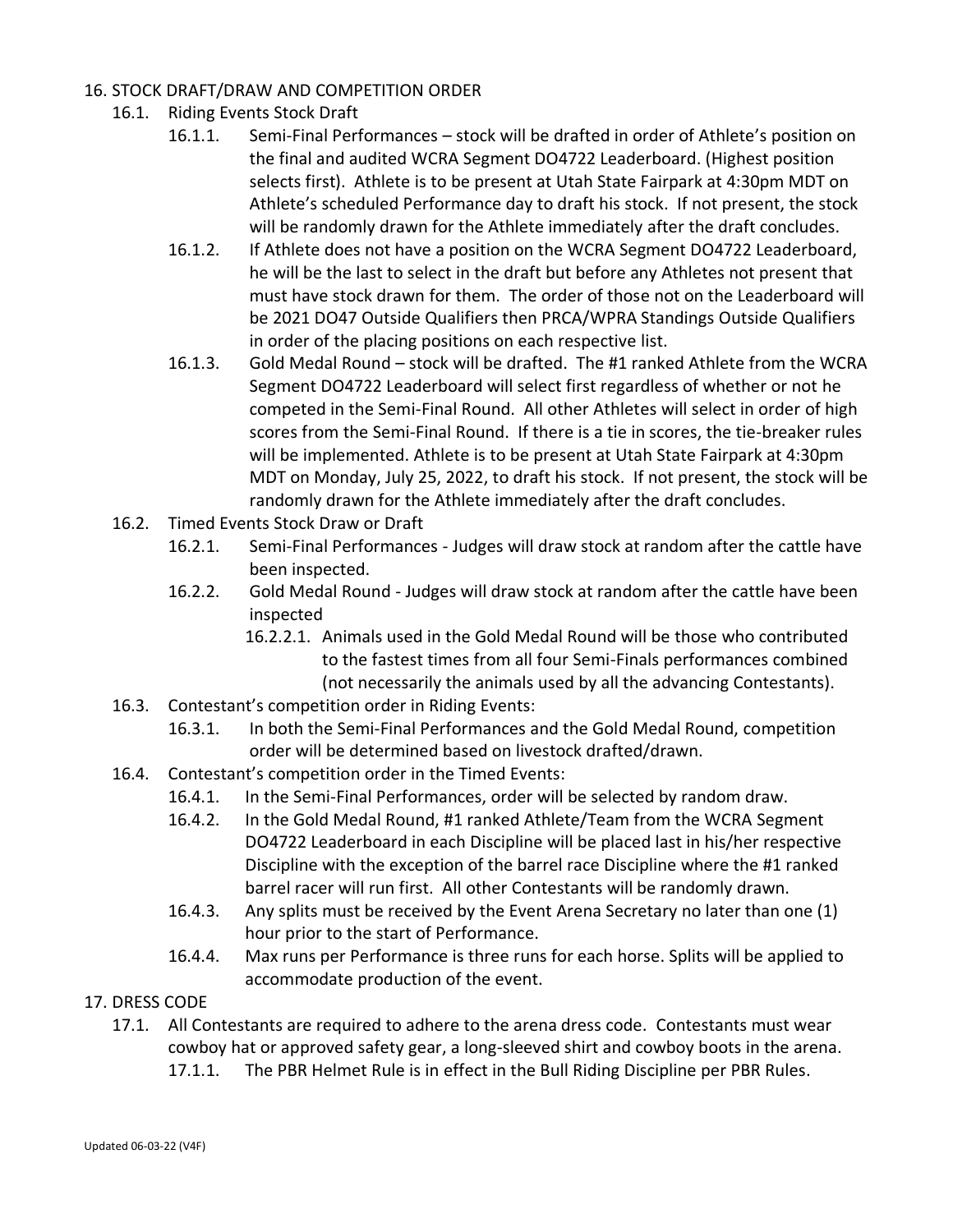### 18. ANIMAL TREATMENT

- 18.1. Unnecessary roughness to any animal, or lack of proper care, will be an immediate disqualification to Contestant.
- 18.2. The use of hot shots, electrical prods and/or sharp instruments are strictly forbidden in the chute areas and within the confines of the arena, except in the instance to where the use of such is only to avoid injury to humans or animals.
- 19. COMPETITION RULES
	- 19.1. WCRA Competition Rules are in effect except where DO47 Ground Rules supersede.
- 20. TIE-DOWN ROPING ADDITIONAL GROUND RULES
	- 20.1. The tie-down roping animal must be up until the completion of the switch after the catch. The switch takes place when the animal's direction is changed approximately 180 degrees and is facing the direction of the Contestant's horse. The animal must have a minimum of one foot in contact with the ground at the completion of the switch to be considered up. If the animal does not have a foot in contact with the ground at the completion of the switch, and lands on its side, head or back, a Mishandling Infraction will be declared, and a disqualification (NO TIME) will be assessed. If the animal goes to the ground after completing a legal switch, no infraction will be declared.
	- 20.2. In difference to *WCRA Competition Rule* 12.8.1, if an excessive drag of over approximately 5 feet or more occurs, Contestant will be disqualified and a NO TIME recorded.
- 21. OTHER GROUND RULES
	- 21.1. Contestants should be aware Event is a family event. Contestants will perform in a manner that is suitable for a family audience. Contestants will be mindful that the arena is covered by video cameras and microphones with screens and monitors projecting the rodeo throughout the arena and grandstands
	- 21.2. Only actual Contestant and one (1) companion allowed gate access to the performance Contestant is scheduled to compete in.
	- 21.3. All Contestants, stock contractors and personnel must sign a release of liability waiver with the Event Arena Secretary before participating.
	- 21.4. All qualified Athletes must sign and return this Agreement, by stated deadline, in order to be eligible to compete.
	- 21.5. If provided, all Contestants must wear an Event patch while competing. If said Event patch contains a conflicting sponsor of a Contestant's personal sponsor, he or she may opt out of wearing the patch by forfeiting all appearance bonuses.
	- 21.6. All Contestants must sign in at the Days of '47 Arena at the Utah State Fairpark Event Arena Secretary's Office, entering the facility at 300 North, 1200 West (Gate 17), Salt Lake City, Utah, 84116. Check-in will be open from 2:30 pm to 4:30 pm MDT on scheduled Performance day.
	- 21.7. No dogs allowed on the grounds with the exception of contract acts.
	- 21.8. Contestants must park horse trailers in the designated Contestant parking area.
	- 21.9. All Contestants with horses must have proof of current health papers issued within 30 days and current Coggins test within the previous 12 months. Health papers must not expire while the animal is on grounds. Be prepared to show papers upon arrival at Venue.
	- 21.10. All animals must be compliant with current Utah State Animal Health Commission rules, and requirements are subject to change. No exceptions.
	- 21.11. Contestants must abide by the Event regulations for entry and exit with animals. Individuals who violate animal entry policies will be subject to immediate ejection from the premises.